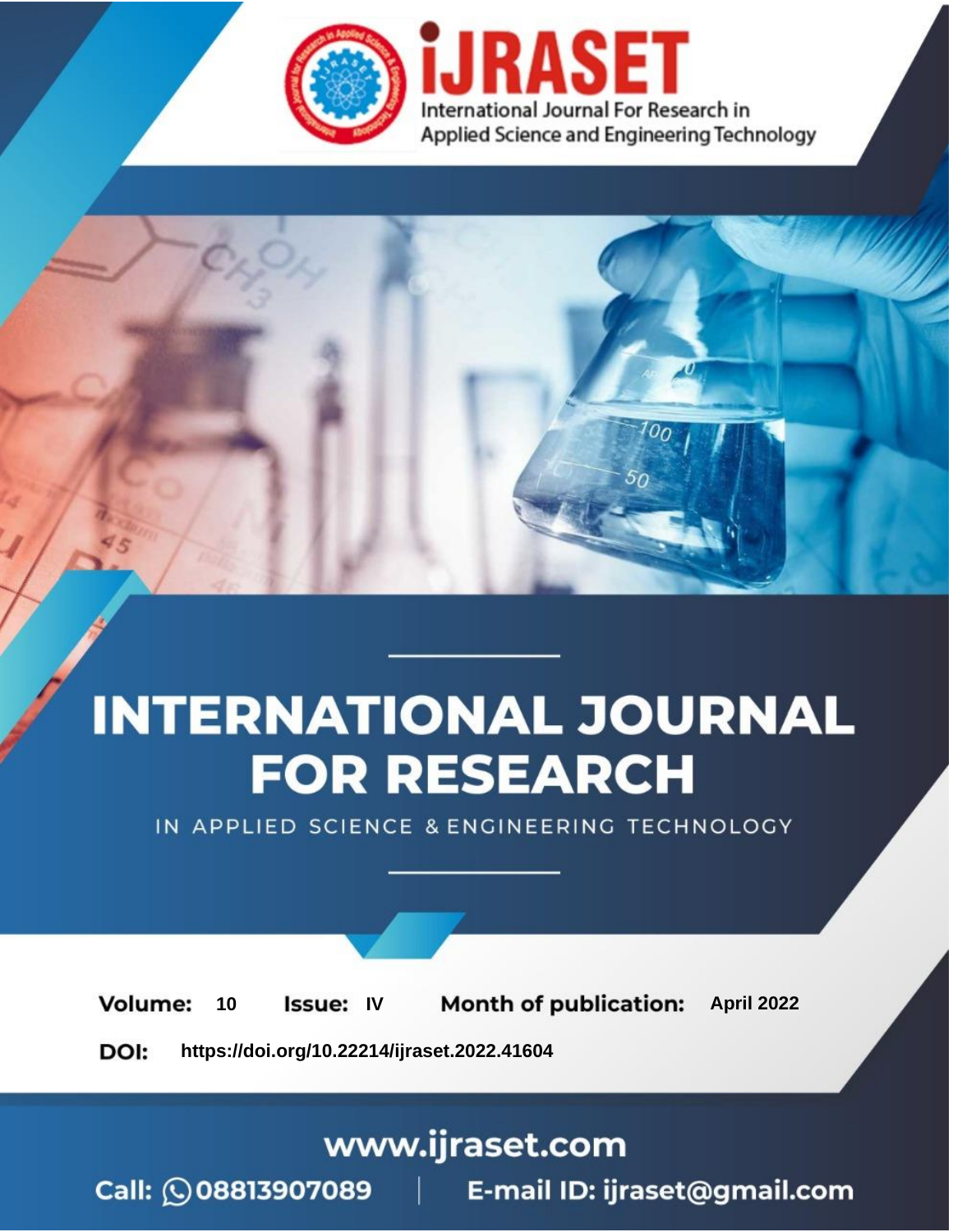

### **3D Modelling of Scrap Minimizing Machine**

Dr. Imran A. Khan<sup>1</sup>, Ghanshyam Patel<sup>2</sup>, Prajwal Barse<sup>3</sup>, Harshit Kunwar<sup>4</sup>, Roshan Satpute<sup>5</sup>, Manish Hiraskar<sup>6</sup> *1, 2, 3, 4, 5, 6Mechanical Engineering Department, Priyadarshini College Of Engineering, Nagpur*

*Abstract: Ill as taking care of and transportation of metal chips. Endeavours have been taken to guarantee an effective squander the board framework in shop floors, with least utilization of space and energy with regards to discarding Meta. There are a few modern creation processes that include mechanical machining of cast parts by different activities like turning, processing, and boring. Metal Chips, particularly of aluminium, gentle steel and cold-moved carbon steel, and so on. The assortment, stockpiling, and transportation of metal chips are a significant angle during the time spent reusing. This project centres on the compaction and making of metal chips parcels for simplicity of capacity as well chips framed during machining processes. The huge space required to store the chips as free chips have a huge surface region. The extent of the task is restricted to the plan, investigation, and manufacture of scrap baling machine. A Baling press machine is a machine where a free piece is changed over into in the structure of 8-12 kg group. In this machine, we take on a square group as opposed to roundabout shape and square parcels get less space when contrasted with the round bunches.*

*Keywords: DC Motor, Switch Mode Power Supply (SMPS), Power Switch, Guide Way, Sliding plate, lead screw.*

#### **I. INTRODUCTION**

These days, the improvement of economy and society is confronting the depletion of essential assets and the emergency of conventional energy. The green economy and round economy has turned into a recent fad of worldwide reasonable improvement. As a sort of significant energy-saving and emanation decrease and sustainable assets, scrap iron and steel definitely stand out. It has a vital down to earth importance that the piece iron and steel assets had been really taken advantage of and used to save assets and safeguard the climate.

As of now, the piece proportion in the iron and steel industry of created nations had expanded to more than 40-half. In China, on the other hand, it just kept up with at an exceptionally low degree of 14-23%. So the use of steel scrap had turned into a drawn out essential approach for the change and improvement of the iron and steel industry in China. The logical order handling of steel scrap and the piece concentrate steel making which still can't seem to be settled had turned into a significant issue in the metallurgical business.

#### **II. LITERATURE REVIEW**

The basic process requirements that each injection moulding machine must meet are based on process time, temperature, and pressure [1]. However, machine characteristics may change with age Scrap occurs due to inappropriate machine conditions such as a malfunctioning feed system, inconsistent screw stop action, inconsistent screw speed, uneven back pressure adjustment, malfunctioning temperature control system, insufficient plasticizing capacity, inconsistent cycle, clamp pressure not maintained, and so forth Inconsistent machine control can cause material degradation, part delamination, burning, flash, short shot, sink marks, flow marks, etc [2].

We started to gauge the ongoing piece misfortune that is occurring in the infusion shaping office [3]. This information assortment for the most part included investigating their ongoing documentation relating to scrap [4]. After further assessment and a few meetings to generate new ideas with people at EFD, the objective of the task moved to make another method for scrap following in the infusion forming division [5]. We fostered an information assortment program for EFD to continue to create the benchmark of scrap creation that we had beforehand expected to lay out from their documentation [6].

It is a critical thinking/measurable apparatus that positions pain points or wellsprings of variety, as per their commitment to cost or to add up to variety. It is characterized by J.M. Juran as the possibility that 80% of all impacts are created by just 20% of the potential causes [7]. Pareto, the Italian financial specialist, who verified that abundance isn't equitably circulated. He concentrated on the dissemination of abundance in various nations and reasoned that a genuinely predictable minority around 20% of individuals controlled the greater part around 8% of a general public's riches [8].

To diminish scrap in LRPC office thorough review was completed. First it was chosen to go for meeting to generate new ideas. It is an instrument for producing as numerous thoughts or arrangements on guidelines for example no thought is an ill-conceived notion [9]. This aides in creating thoughts of a gathering. This doesn't decide the best answer for an issue. Meeting to generate new ideas gives the stage to individual to individual communication, so whole group is involved.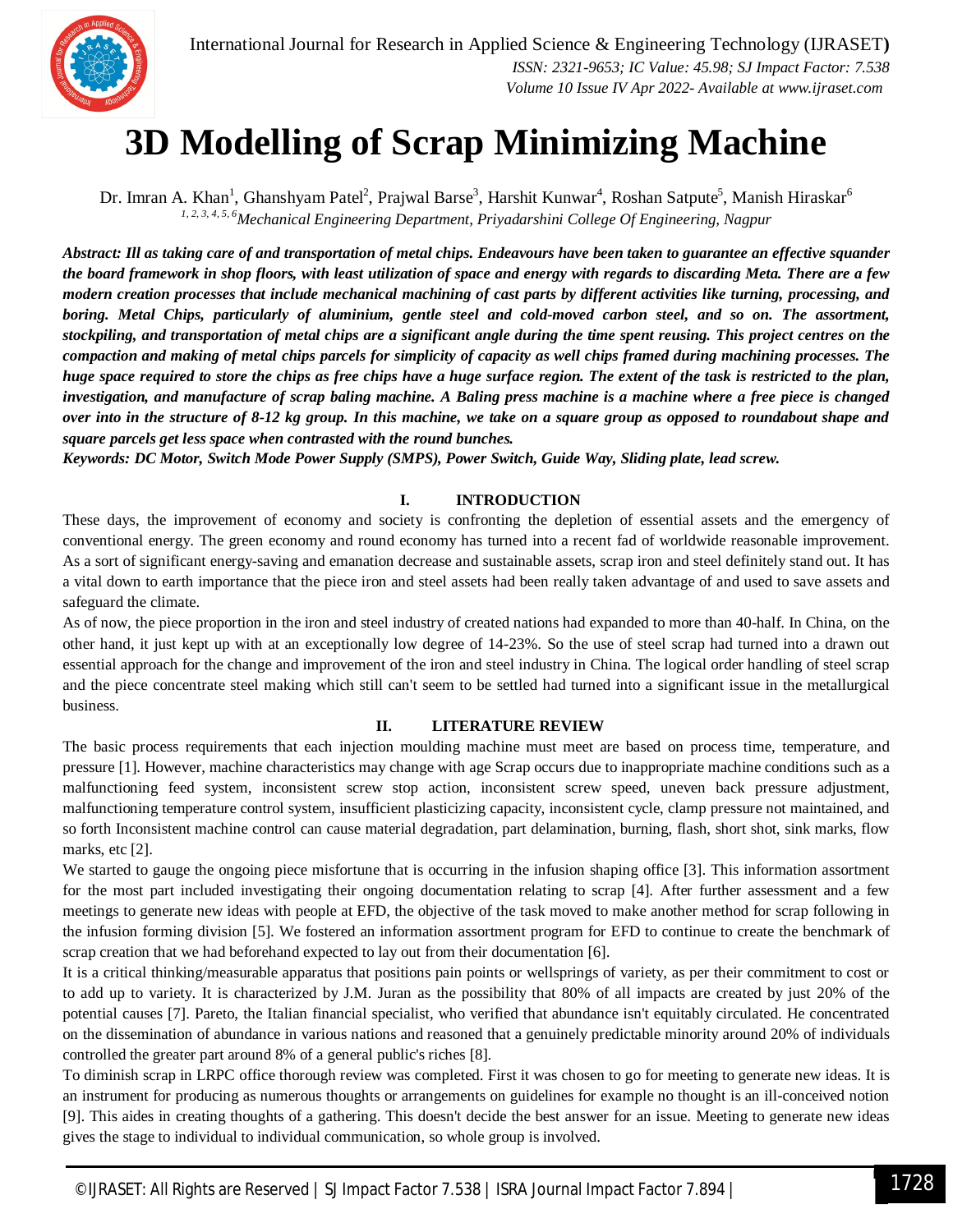

International Journal for Research in Applied Science & Engineering Technology (IJRASET**)**  *ISSN: 2321-9653; IC Value: 45.98; SJ Impact Factor: 7.538 Volume 10 Issue IV Apr 2022- Available at www.ijraset.com*

It is likewise not a stage for banter for scrutinize the thoughts of others. It just aides in working of thoughts that prompts incredible thoughts [10]. Process improvement and functional expense decrease through quality improvement rehearses has been at the focal point of consideration for some organizations in various sizes and in an assortment of areas to acquire a more upper hand. Lean Six Sigma is a successful and trained business change procedure and critical thinking apparatus that has advanced through the mix of Lean and Six Sigma, both perceived as driving Total Quality Management (TQM) instruments for execution improvement in associations with an appropriate framework based on administration [11].

#### **III. COMPONENTS USED**

*1) Lead Screw:* A lead screw otherwise called a power screw or interpretation screw is a screw utilized as a linkage in a machine, to make an interpretation of transforming movement into straight movement. A lead screw is every so often used with a split nut which allows the nut to be isolated from the strings and moved urgently, independently of the screw's transformation, when required. A split nut can similarly be used to compensate for wear by compacting the bits of the nut.



Fig.1 Lead Screw

*2) Motor:* Brushed Permanent Magnet DC motor are used. Motor type is worm gear DC motor. Motor base RPM 60 and Voltage required up to the range 10.5 – 14.5v. The current requirement greater than 10 Amp.



Fig. 2 Motor

*3) Compressing Plates:* It is utilized to communicate power delivered from the engine to the winding chips. It is given the guide ways so it voyages a positive way. The thickness of plate is 3mm.



Fig. 3 Compressing Plate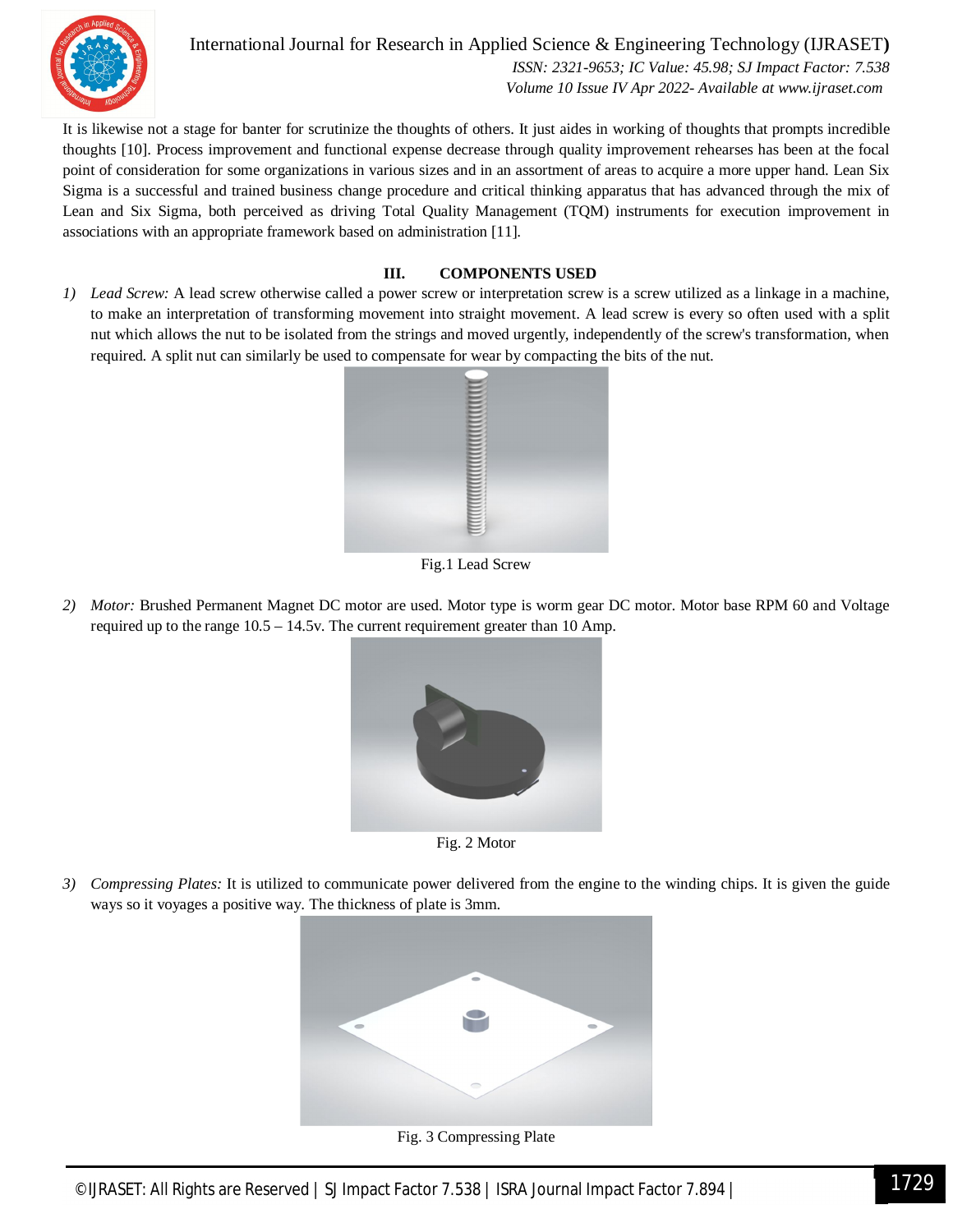

*4) Container:* It is only an ordinary rectangular holder made of Mild steel whose capacity is to store every types of the chips which is fit to be compacted. The force of motor will follow up on chips which is promptly put away in the holder. Holder is likewise given its one side in sliding way so the compacted piece can be pull out.



Fig. 4 Container

*5) Guide Way:* To give a getting sorted out design to the appraisal, three significant classifications of AGT frameworks have been recognized: Shuttle-Loop Transit (SLT). Bunch Rapid Transit (GRT). Individual Rapid Transit (PRT).



Fig. 5 Guide Ways

*6) Switch:* The switch is alluded to as a "door" when disconnected to numerical structure. In the way of thinking of rationale, functional contentions are addressed as rationale doors. The utilization of electronic entryways to work as an arrangement of legitimate doors is the crucial reason for the PC – i.e. a PC is an arrangement of electronic switches what work as consistent doors.



Fig. 6 Switch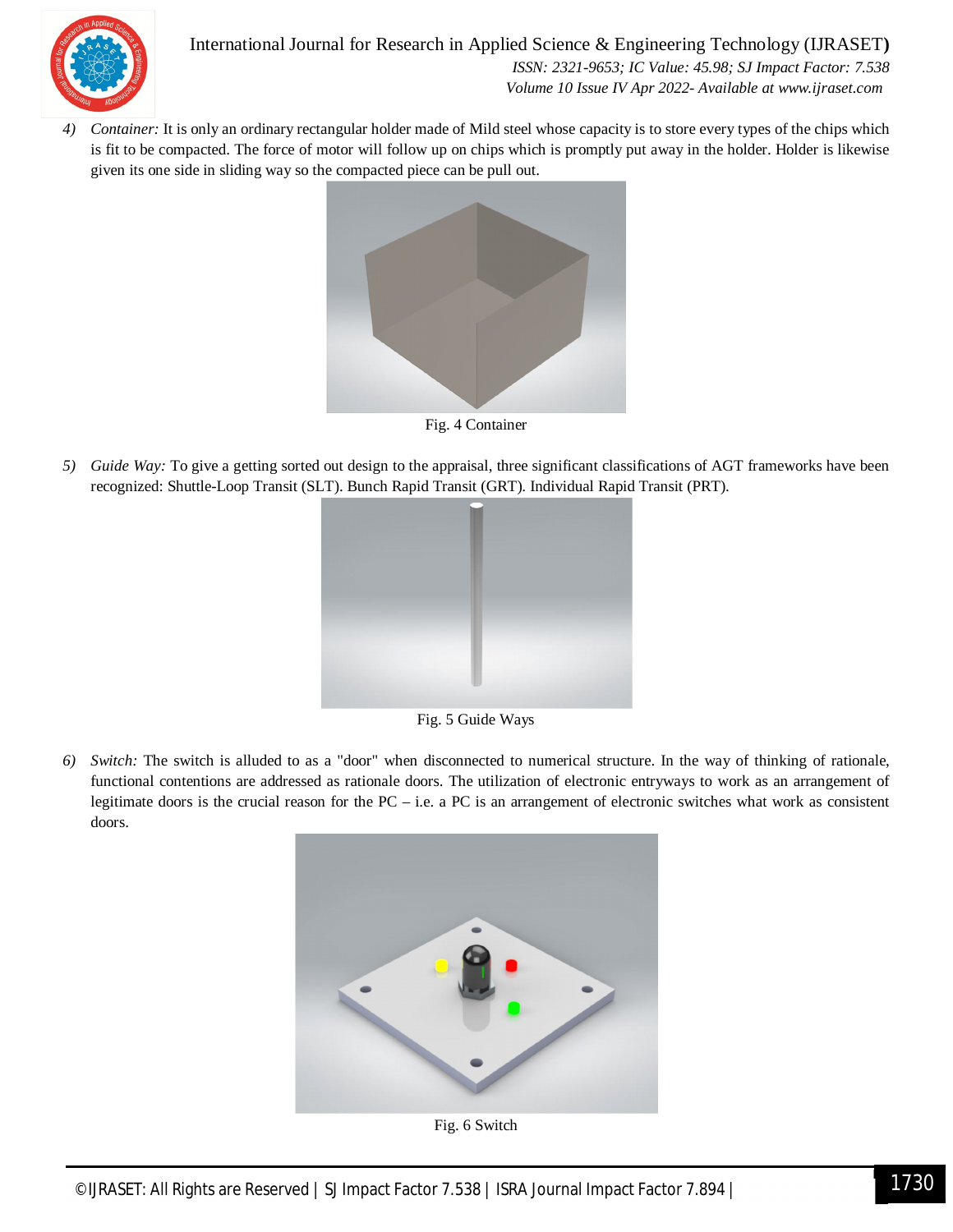

International Journal for Research in Applied Science & Engineering Technology (IJRASET**)**  *ISSN: 2321-9653; IC Value: 45.98; SJ Impact Factor: 7.538 Volume 10 Issue IV Apr 2022- Available at www.ijraset.com*

*7) SMPS:* A switch mode power supply is a power converter that uses exchanging gadgets, for example, MOSFETs that constantly turn on and off at high recurrence; and energy stockpiling gadgets, for example, the capacitors and inductors to supply power during the non-conduction condition of the exchanging gadget.



Fig. 7 SMPS

*8) Mounting Plate:* Mounting plate is welded with one end of guide ways. On the top of the mounting plate the smps and switch is fitted with screws. The motor is fitted on the motor stand which is welded at the mounting plate.



Fig. 8 Mounting Plate



#### **IV. ASSEMBLY MODELLING**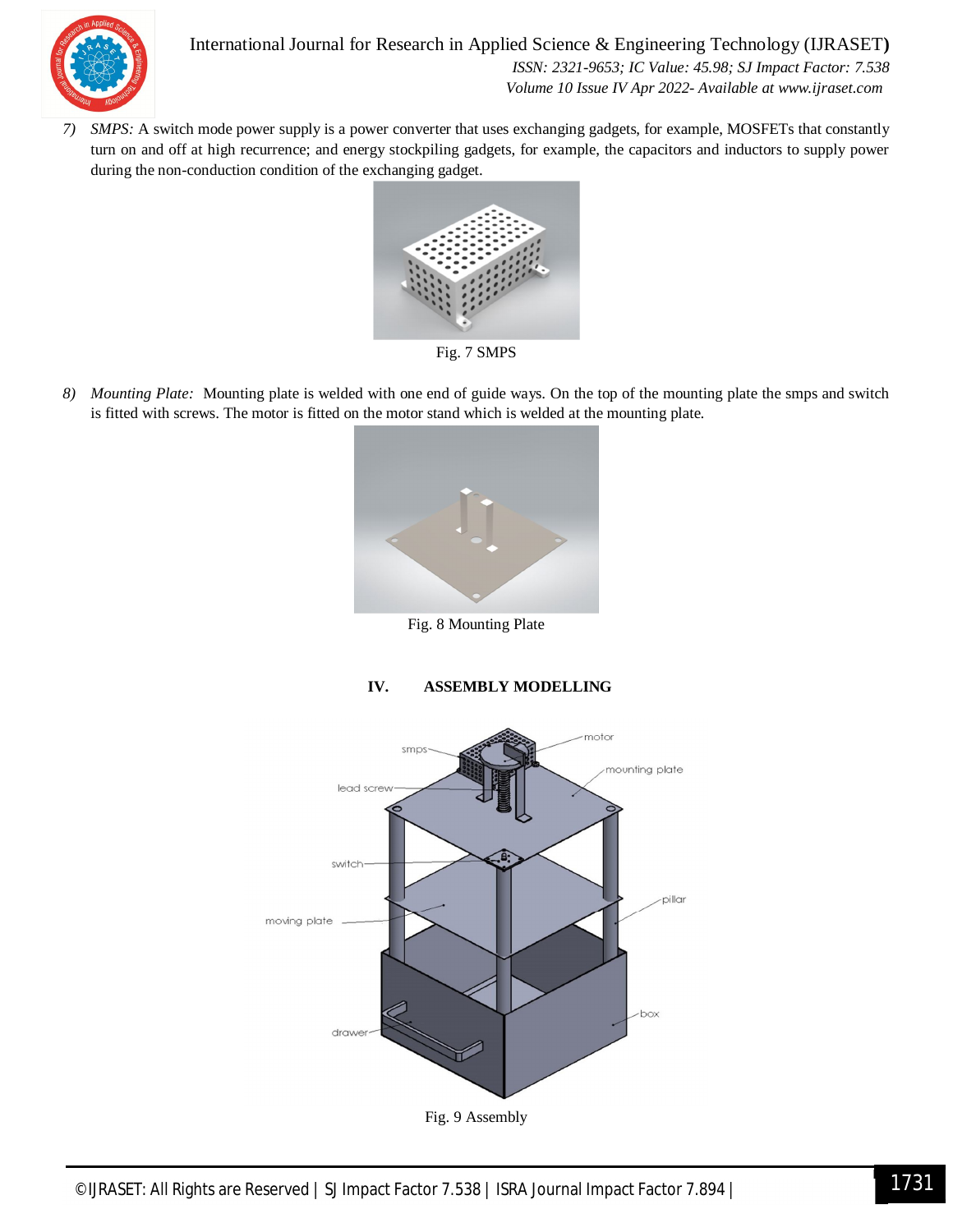

International Journal for Research in Applied Science & Engineering Technology (IJRASET**)**

 *ISSN: 2321-9653; IC Value: 45.98; SJ Impact Factor: 7.538 Volume 10 Issue IV Apr 2022- Available at www.ijraset.com*



Fig. 10 Realistic View

#### **V. WORKING**

The activity begins with the emptying of transforming scrap into the pit furnished in the machine after that with the switch worked switch the engine is on which pushes the upper packing plate into the hole till plugs gave to the upper plate lays on the pit side divider. After that lower plate gets activated with the switch worked switch it packs the material inside the hole as far as possible then the switch moves to cut off position. To slide plate physically and again lower plate is activated with the switch which pushes the ball to the out of the machine.

#### **VI. CONCLUSION**

The expense of transportation, stockpiling, dealing with is decreased because of the bundles requires least capacity region in transportation compartments and in the extra spaces. It decreases the chance of injury to laborers and further develops security of laborers after finishing of undertaking we got best improved diminished weight water driven piece baling machine. The expense of the machine is low contrasted with market item. There is around half decrease in the expense. Because of execution of this procedure it diminishes the human endeavours. This machine is likewise utilized for compacting the waste utensils. The expense of the machine is low contrasted with market item; there is half decrease in the expense. The transportation cost per sack without packing the utensils is Rs 24/sack and in the event that we compacted utilizing this machine the expense comes up to Rs 8/sack.

#### **REFERENCES**

- [1] Roman Schmaltz, Robert J. Wolf, and Enrich E. Salzmann, "Baler Machine and Method of Baling", U.S. Patent 5, 201, 266, Apr. 13, 1993.
- [2] James K. Robbins, "Method for compacting material using a horizontal baler with movable bottom support ejector", U.S. Patent 5,247,880, Sep. 28, 1993.
- [3] J. N. Ding, Y. G. Meng, and S. Z. Wen., "Specimen size effect on mechanical properties of polysilicon micro cantilever beams by deflection using nanoindentation", Material science and Engineering B., Vol. 83, No. 1–3, pp. 42-47, 21 June 2001.
- [4] M. P. Bendsoe, E. Lund, N. Olhoff, and O. Sigmund, "Topology optimization–broadening the areas of application", Control and Cybernetics, Vol. 34, No. 1, pp. 7-35, 2005.
- [5] Yu Wei, and X. W. Wang , "Computer simulation and experimental study of machining deflection due to original residual stress of aerospace thin-walled parts", The international journal of advanced manufacturing technology, Vol. 33, No. 3-4, pp. 260-265, 2007.
- [6] Waqas Saleem, Fan Yuqing, and Wang Yunqiao , "Application of Topology Optimization and Manufacturing Simulations -A new trend in design of Aircraft components", Proceedings of the International MultiConference of Engineers and Computer Scientists, Vol. 2, IMECS 2008, pp. 19-21 March, 2008.
- [7] J.M. Juran , Joseph M., " Quality Control Hand Book", 4th edition, New York McGraw Hill Company, 1980.
- [8] Pareto, , the Italian financial specialist, 2001.
- [9] Deming, W. Edwards, "Quality Productivity and Competitive Position", Cambridge, M.A. MIT, 1982.
- [10] Chase, Aquilano, Jacobs , "Production and operations Management". Tata McGraw-Hill Publishing Company Ltd., New Delhi (1999).
- [11] V.N. Reinhold, New York, NY: Van Nostrand Reinhold Company, (1998).